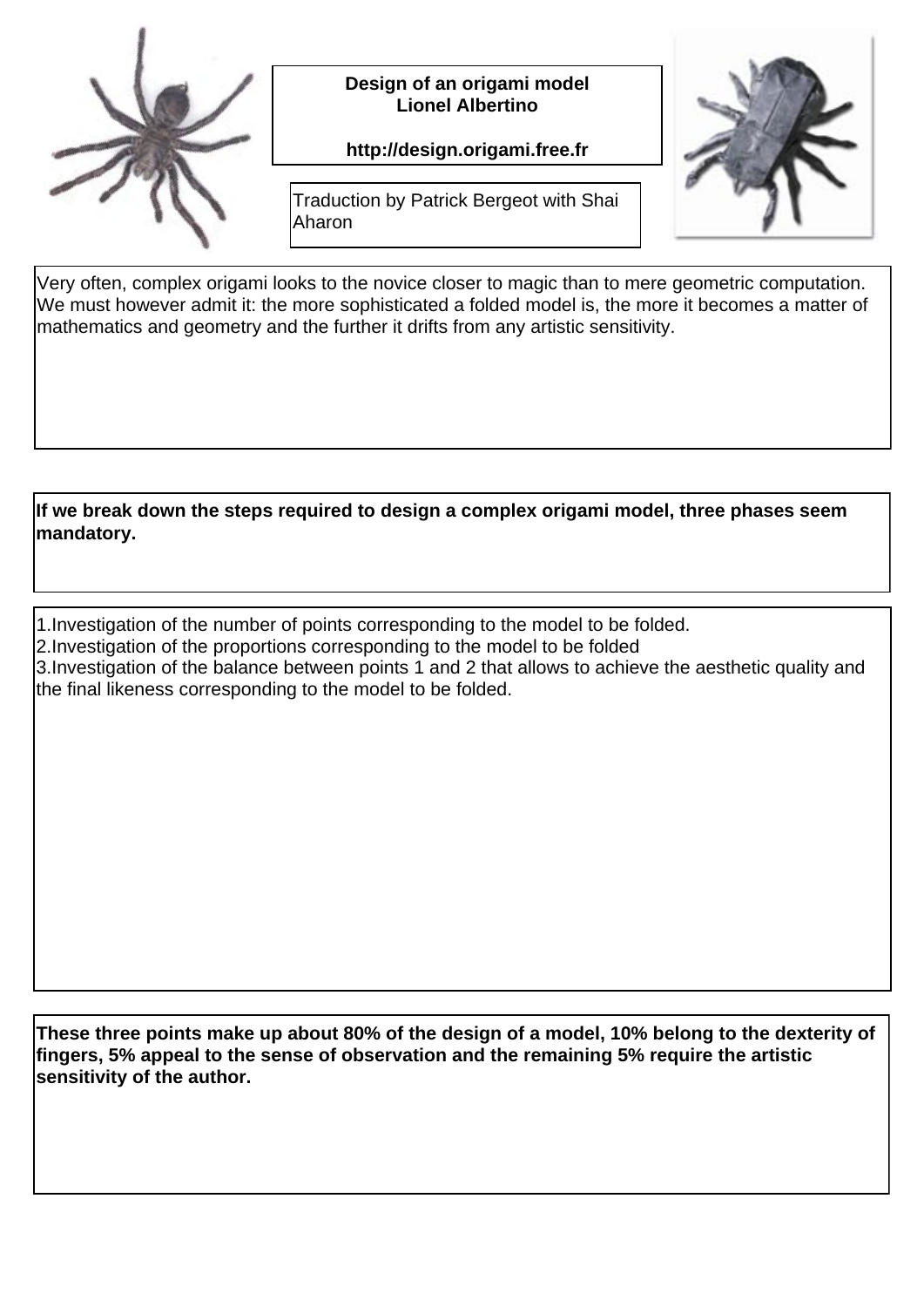## How to identify the points?

First, you must carefully watch the subject you plan to reproduce by folding

a) Investigation of the features of the subject.



b) Adaptation of the model (selection of the parts to keep and drop depending on the realism wished in the end).



c) Projections of the features kept on the square.



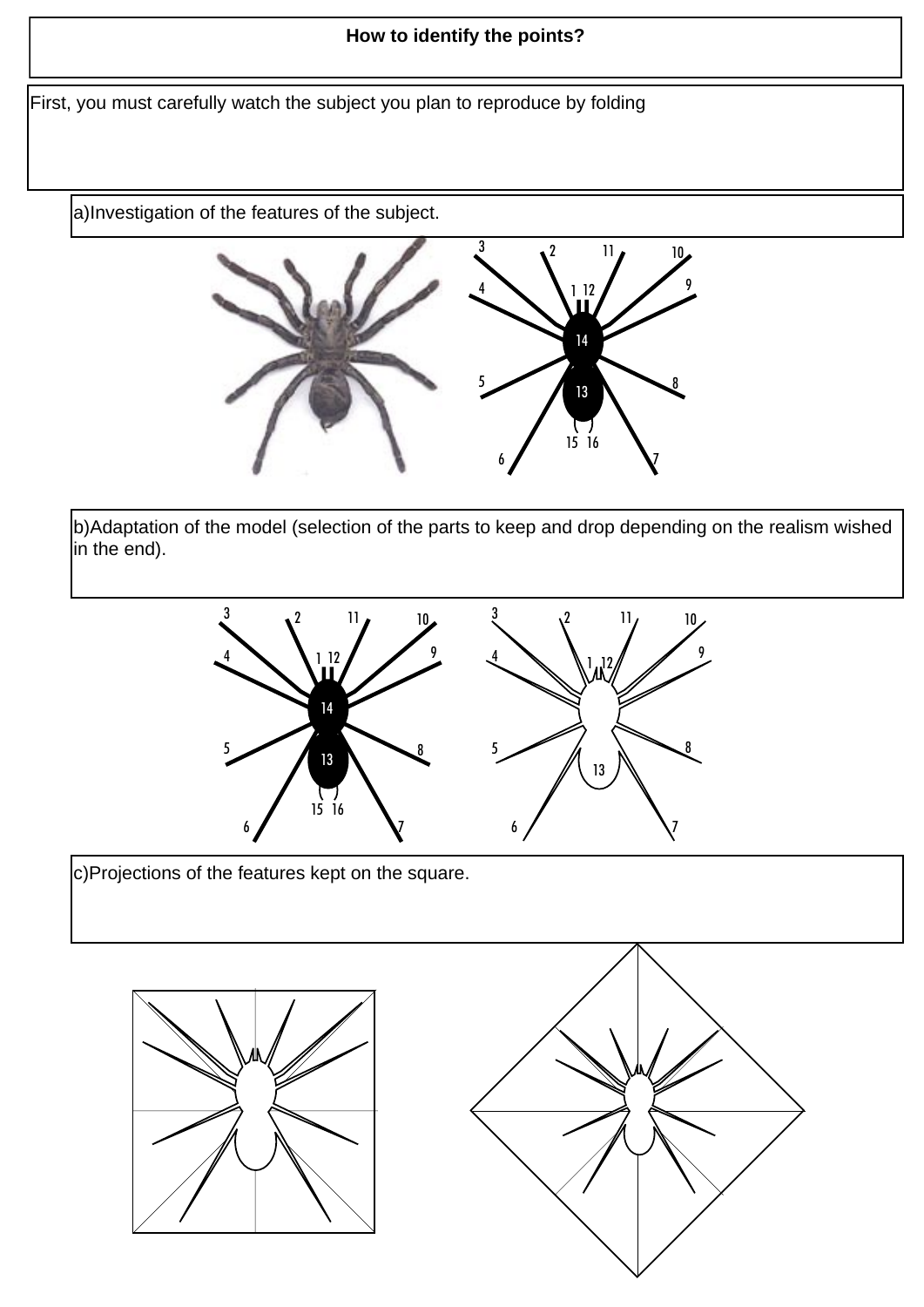## How to modify proportions?



Without getting into details, each method brings different answers and information's to the folder who analyses them with respect to his/her logical mind and his/her knowledge of the technical and mechanical constraints of the paper and of the model.